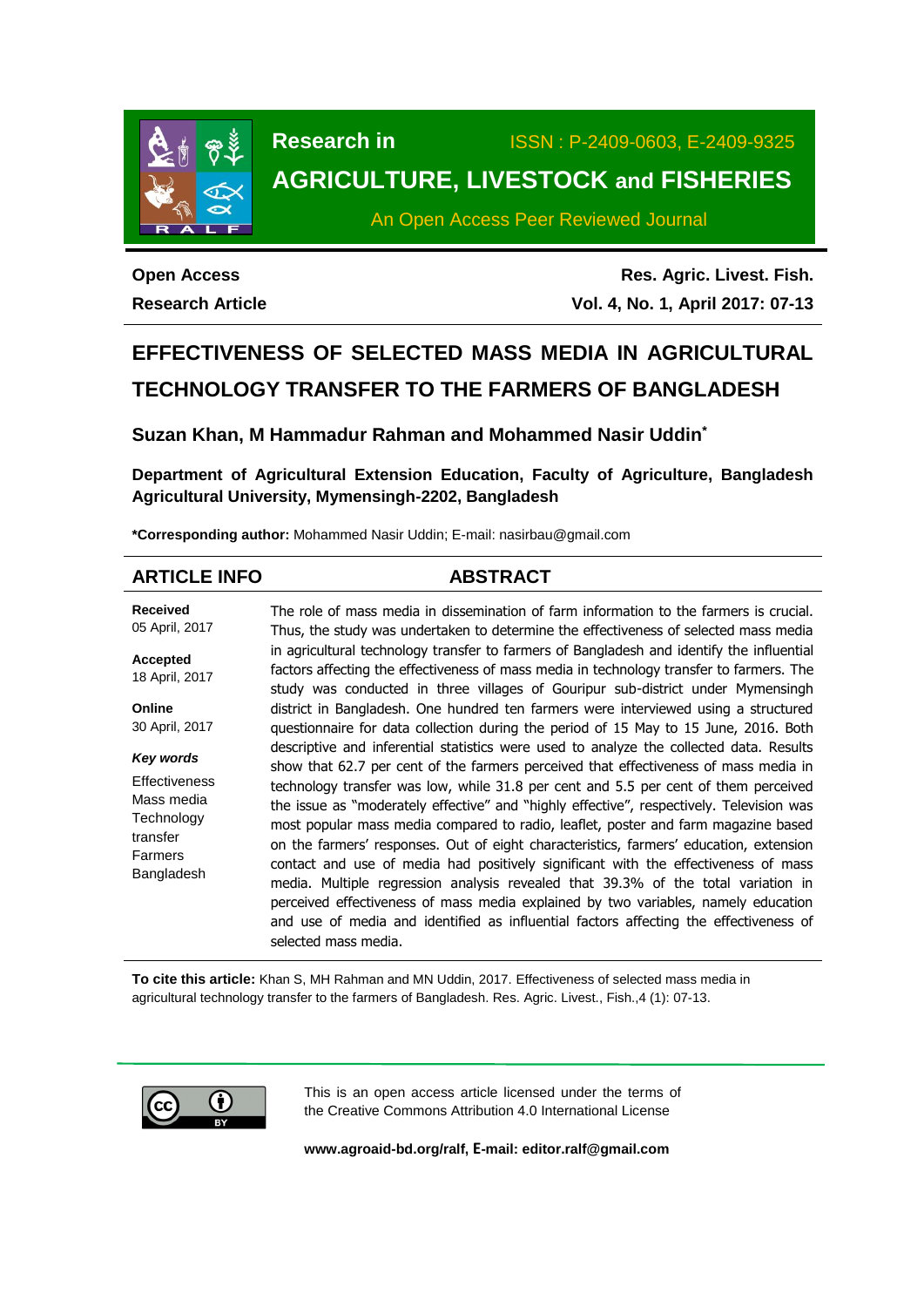# **INTRODUCTION**

Mass media in agricultural information dissemination generally, are useful in reaching a wide audience at a very fast rate (Swanson and Rajalathi, 2010). These are useful as source of agricultural information to farmers and as well constitute methods of notifying farmers of new developments and emergencies. They could equally be important in stimulating farmers' interest in new ideas and practices (Ani et al. 1997). To a large extent, mass media serve as a veritable instrument for information dissemination in Agriculture. Food and Agricultural Organization of the United Nations (FAO, 2001) reported that in many developing countries, wide adoption of research results by majority of farmers remains quite limited. Efficient use of mass media can be helpful of minimizing the prevailing information gap in agricultural arena. In Bangladesh, various mass communication media are being used to transmit agricultural information to farmers in line with national policy on agriculture. While mass media can be defined as a system that provides information to many people (Sylvia, 2004). Both print and electronic media are included as mass media while print media include circulars posters, leaflets, bulletin, newspapers and journals etc, and the electronic media consist of Television, Radio, Internet, Video and Telephone (Shuwa et al. 2015; Ifenkwe and Ikpekaogu, 2012). Mass media are the essential elements needed for effective transfer of technologies that are designed to boost up agricultural production. While mass media particularly radio, television cell phone etc, have been playing significant role to provide a fast information and knowledge about the agriculture in global arena. Better distribution of mass media can increase agricultural attractiveness and providing more information to stakeholder for increasing production (Rao, 2007). Mass media have potentiality to provide timely and reliable information on weather, input prices, and marketing of the products (Chapman and Slaymaker, 2002) to the stakeholders especially the farmers. In Bangladesh, Islam and Gronlund (2010); Asaduzzamanet al. (2010); Cho and Tobias (2011) conducted some preliminary analyses and explored potentials of using mass media in marketing agricultural products. Osman (2014) conducted a study to determine the extent of use of ICT based media by the farmers in receiving agricultural information. Impact of mass media on farmers' agricultural production in Borno State was conducted by the Shuwa et al 2015.

Although a number of studies have already been conducted in Bangladesh on use of different mass media in technology transfer to farmers (Asif, 2016; Sharmin, 2013), study on effectiveness of these media particularly in agricultural area is scarcely available. However, no systematic study is available on the aspects of effectiveness of mass media in receiving technical information as well as technology transfer to the farmers. In order to fulfill the present information gap, the study was undertaken by the researchers. The major objectives of the study were to determine the effectiveness of mass media in agricultural technology transfer to the farmers and to identify the factors influencing the effectiveness of mass media in technology transfer to farmers.

# **MATERIAL AND METHODS**

#### **Study area, population and sampling**

The study was conducted at Gauripur upazila (sub-district) under Mymensingh district of Bangladesh. In specific, three randomly selected villages, namely Charsrirampur, Chondopara and Payra in Dohakhola union of Gouripur upazila were the location of the study. The total number of the farm family heads (367) of the three selected villages constituted the population of the study. Thirty percent (30%) of the farm family heads from each of the three selected villages were randomly selected as the sample of the study. Thus, a total of 110 farmers constituted the sample for the study.

## **Selection and measurement of explanatory and focus variables**

The explanatory variables of the study were eight selected characteristics of the farmers. Opinion on effectiveness of the selected mass media was given by the farmers. Therefore, farmers' personal characteristics such as age, education, household size, farm size, annual family income, organizational participation, extension contact and use of media were taken as explanatory variables of the study. Most of the explanatory variables were measured by developing scales based on the raw scores. Effectiveness of

8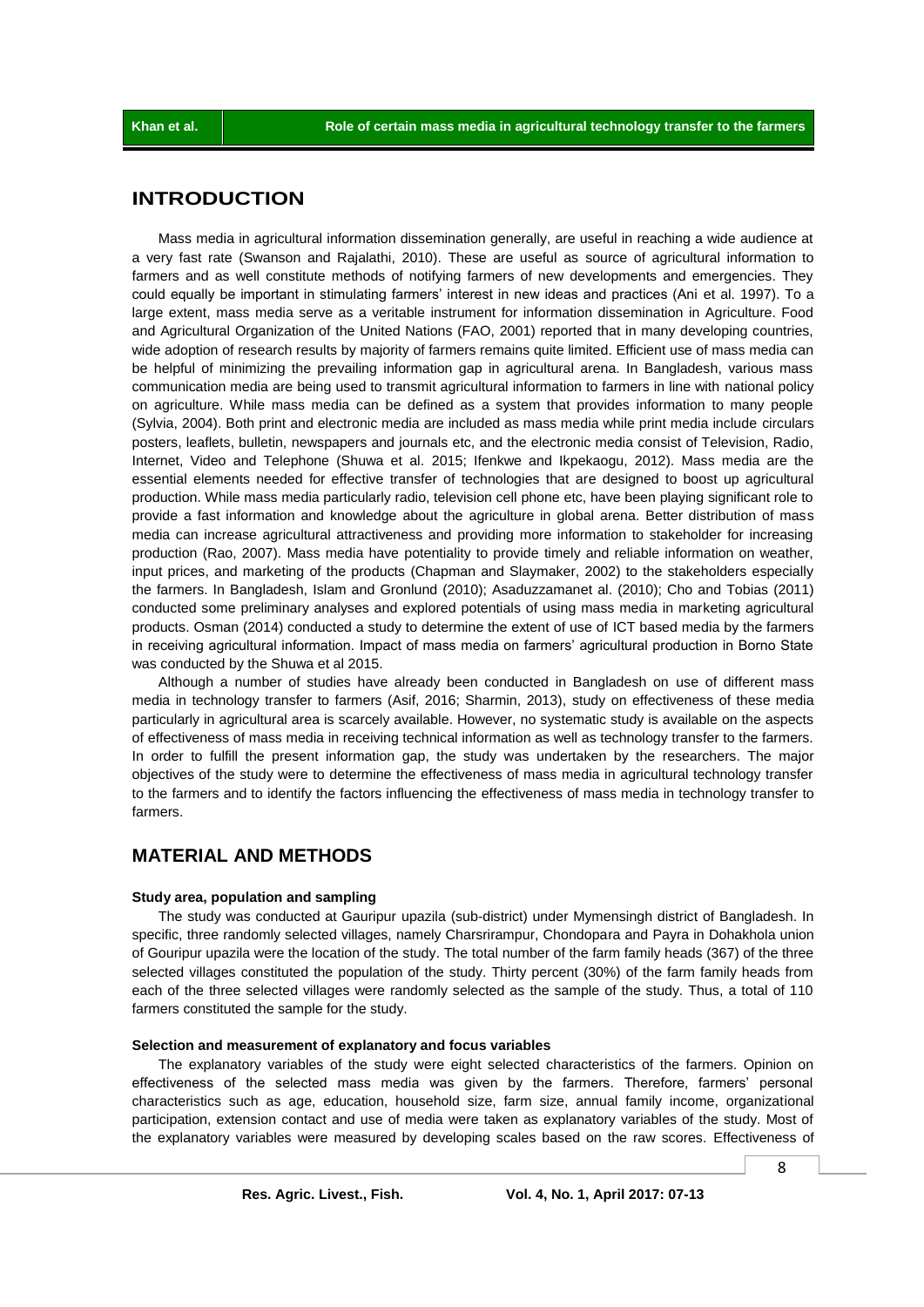selected mass media in technology transfer was the focus variable of the study. While effectiveness is defined as the influence or capacity or validity of something produce the expected results. Farmers' response on effectiveness of selected mass media was measured using a 4 - point rating scale while score of 3, 2, 1 and 0 was assigned to indicate extent of effectiveness as highly effective, moderately effective, low effective and not at all respectively. The same measuring scale was also used by other researches to determine the effectiveness (Majydyan, 1996; Amin et al. 2013). Respondent's obtained scores of all (5) selected mass media (Radio, Television, Poster, Farm Magazine and Leaflets) were added to compute his/her total score and could range from 0 to 15. While score '0' indicate no effective and '15' indicate highly effective. Finally, the respondents were categorized into three categories according to their effectiveness responses (see Table 3).Both descriptive and inferential analyses were used to analyze the collected data. A co-efficient of correlation was used to understand the relationship between explanatory variables and focus variable while multiple regression models was used to quantify the contribution of the explanatory variables to focus variable effectiveness of the selected mass media.

## **Data collection**

The empirical data were collected through face to face interview by using a pre-tested structured questionnaire during the period of 15 May to 15 June, 2016.

# **RESULTS AND DISCUSSION**

## **Descriptive information of the farmers**

The individual characteristics of the respondents, namely age, education, household size, farm size, annual family income, organizational participation, extension contact and use of media were considered as the explanatory variables of the study. Salient features of the characteristics and basic statistical value of respondents have been presented in Table 1 which is self-explanatory.

| <b>Characteristics</b>          | <b>Scoring system</b> |                 | Range           | Mean   | <b>Standard</b>  |  |
|---------------------------------|-----------------------|-----------------|-----------------|--------|------------------|--|
|                                 |                       | <b>Possible</b> | <b>Observed</b> |        | <b>Deviation</b> |  |
| Age                             | Years                 | Unknown         | 22-75           | 45.45  | 12.08            |  |
| Education                       | Years of schooling    | <b>Unknown</b>  | $0 - 18$        | 6.31   | 4.57             |  |
| Household size                  | No. of members        | Unknown         | $2 - 12$        | 5.16   | 1.89             |  |
| Farm size                       | <b>Hectares</b>       | Unknown         | $0.16 - 3.95$   | 0.80   | 0.76             |  |
| Annual family income            | $000'$ Tk.            | Unknown         | 78.92-616.09    | 230.77 | 90.87            |  |
| Organizational<br>participation | Scale score           | Unknown         | $0 - 54$        | 10.06  | 8.74             |  |
| <b>Extension contact</b>        | Scale score           | $0 - 36$        | $1 - 20$        | 8.95   | 4.23             |  |
| Use of media                    | Scale score           | $0 - 15$        | $1 - 10$        | 3.51   | 2.41             |  |

**Table 1.** Descriptive statistics and salient features of the farmers

However, it is indicated that average level of education of the sample was just passed primary level (Class six) which might be one of the limitations of the understanding the using of mass media. The average farm size (0.80 ha) of the respondents also seem to be small farmer while families sized of the farmers were 5.16 which is more than the national average of 4.50. The average annual income of the farmers in the study area was BDT 2, 30,770 (\$2,884.63 US), which is more than the national average of household income BDT 1, 37,748 (\$1721 US) (HIES, 2010). The similar findings found in the study conducted by Haq (2016).

9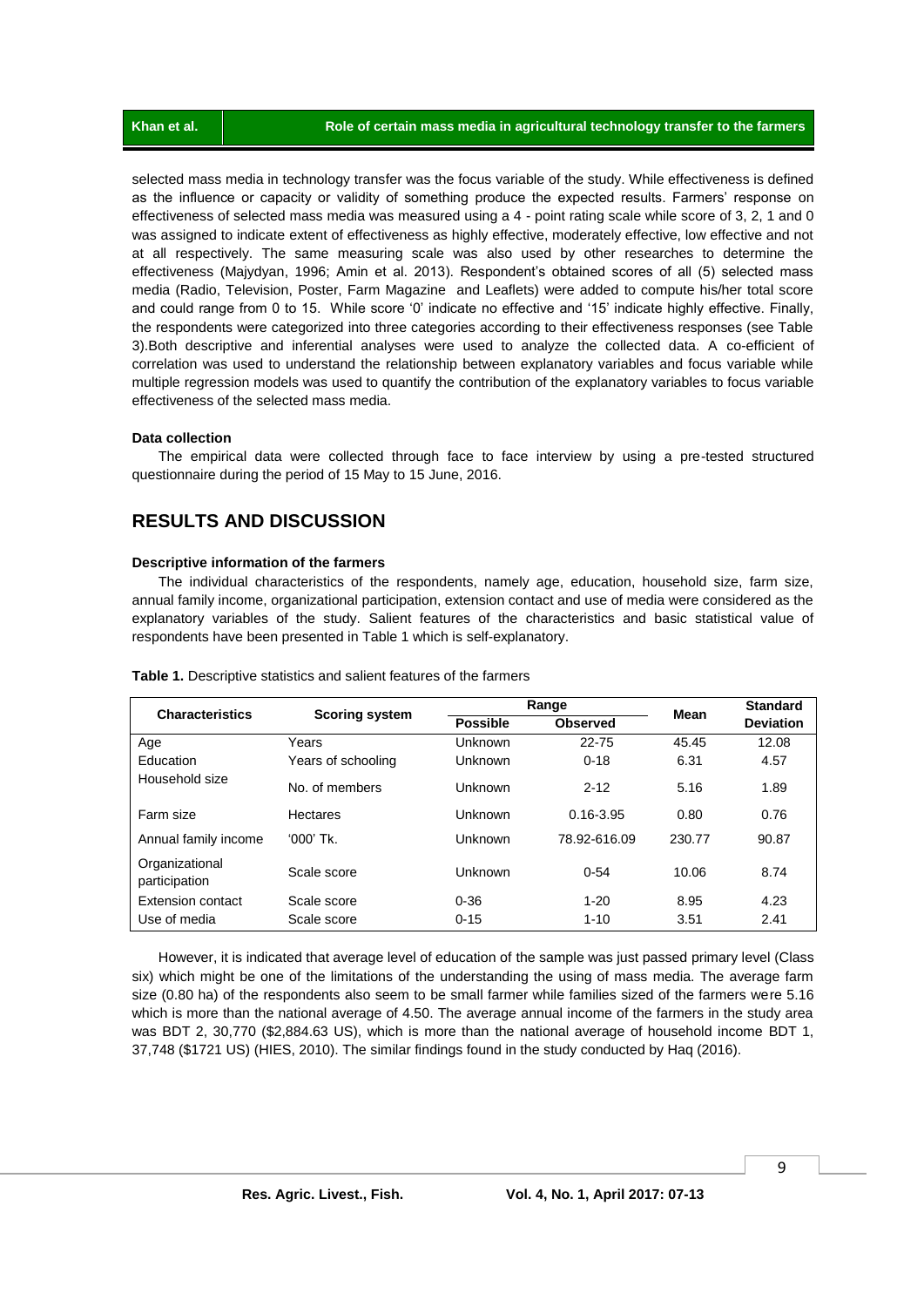#### **Use of selected mass media by the farmers**

The results presented in Table 2 indicated that nearly almost all farmers (97.3 percent) had no use of radio whereas similar trend shows in case of farm magazine, poster and leaflets. But, Television was the popular mass media as a significant numbers of farmers (94.5%) have been using in receiving agricultural information. Television is audio visual media, available, relatively cheaper and easily understandable of the programmes especially agriculture programs that have been broadcasting were may be the reason of popular media. Similar finding was found by the Prathap and Ponnusamy (2006); Age et al. (2012). Moreover, it was also observed during data collection while farmers were watching the television not only at home but also at tea stalls available on the street and or at market. The similar studies were conducted by the Njoku (2016) and Mirani (2013) while radio, television etc are played an important role in technology transfer. Overall extent of selected mass media used by the farmers has been presented in Table 2.

| <b>Mass media</b> | Category<br>(0 to 3 scale score) | Frequency<br>$(n=110)$ | <b>Percent</b> | Mean | <b>Standard</b><br><b>Deviation</b> |
|-------------------|----------------------------------|------------------------|----------------|------|-------------------------------------|
| Radio/community   | Not at all (0)                   | 107                    | 97.3           |      |                                     |
| radio             | Rarely (1)                       | 3                      | 2.7            | 0.03 | 0.16                                |
|                   | Less frequently (2)              | 0                      | $\Omega$       |      |                                     |
|                   | Regularly (3)                    | 0                      | 0              |      |                                     |
|                   | Not at all (0)                   | 6                      | 5.5            |      |                                     |
| Television        | Rarely (1)                       | 29                     | 26.4           | 1.86 | 0.84                                |
|                   | Less frequently (2)              | 49                     | 44.5           |      |                                     |
|                   | Regularly (3)                    | 26                     | 23.6           |      |                                     |
|                   | Not at all (0)                   | 70                     | 63.6           |      |                                     |
|                   | Rarely (1)                       | 13                     | 11.8           | 0.66 | 0.97                                |
| Farm magazine     | Less frequently (2)              | 21                     | 19.1           |      |                                     |
|                   | Regularly (3)                    | 6                      | 5.5            |      |                                     |
|                   | Not at all (0)                   | 65                     | 59.1           |      |                                     |
| Poster            | Rarely (1)                       | 39                     | 35.5           | 0.46 | 0.60                                |
|                   | Less frequently (2)              | 6                      | 5.5            |      |                                     |
|                   | Regularly (3)                    | 0                      | 0              |      |                                     |
|                   | Not at all (0)                   | 63                     | 57.3           |      |                                     |
| Leaflet/booklet   | Rarely (1)                       | 40                     | 36.4           | 0.49 |                                     |
|                   | Less frequently (2)              | 7                      | 6.4            |      | 0.62                                |
|                   | Regularly (3)                    | 0                      | 0              |      |                                     |

#### **Table 2.** Farmers' category according to their use of selected mass media

#### **Effectiveness of mass media in receiving agricultural information as perceived by the farmers**

The observed scores of effectiveness of mass media in technology transfer ranged from 2 to 10 against the possible range of 0 to 15. The average and standard deviation were 5.21and 1.78, respectively. Based on their responses about the effectiveness of mass media scores, the respondents were classified into three categories as shown in Table 3.

**Table 3.** Effectiveness of selected mass media in receiving agricultural information as perceived by the farmers

| Categories of farmers (score) | <b>Number</b> | <b>Percent</b> | Mean | SD   |
|-------------------------------|---------------|----------------|------|------|
| Low effective (up to 5)       | 69            | 62.7           |      |      |
| Moderately effective (6-8)    | 35            | 31.8           |      |      |
| Highly effective (above 8)    | 6             | 5.5            | 5.21 | 1.78 |
| Total                         | 110           | 100            |      |      |

10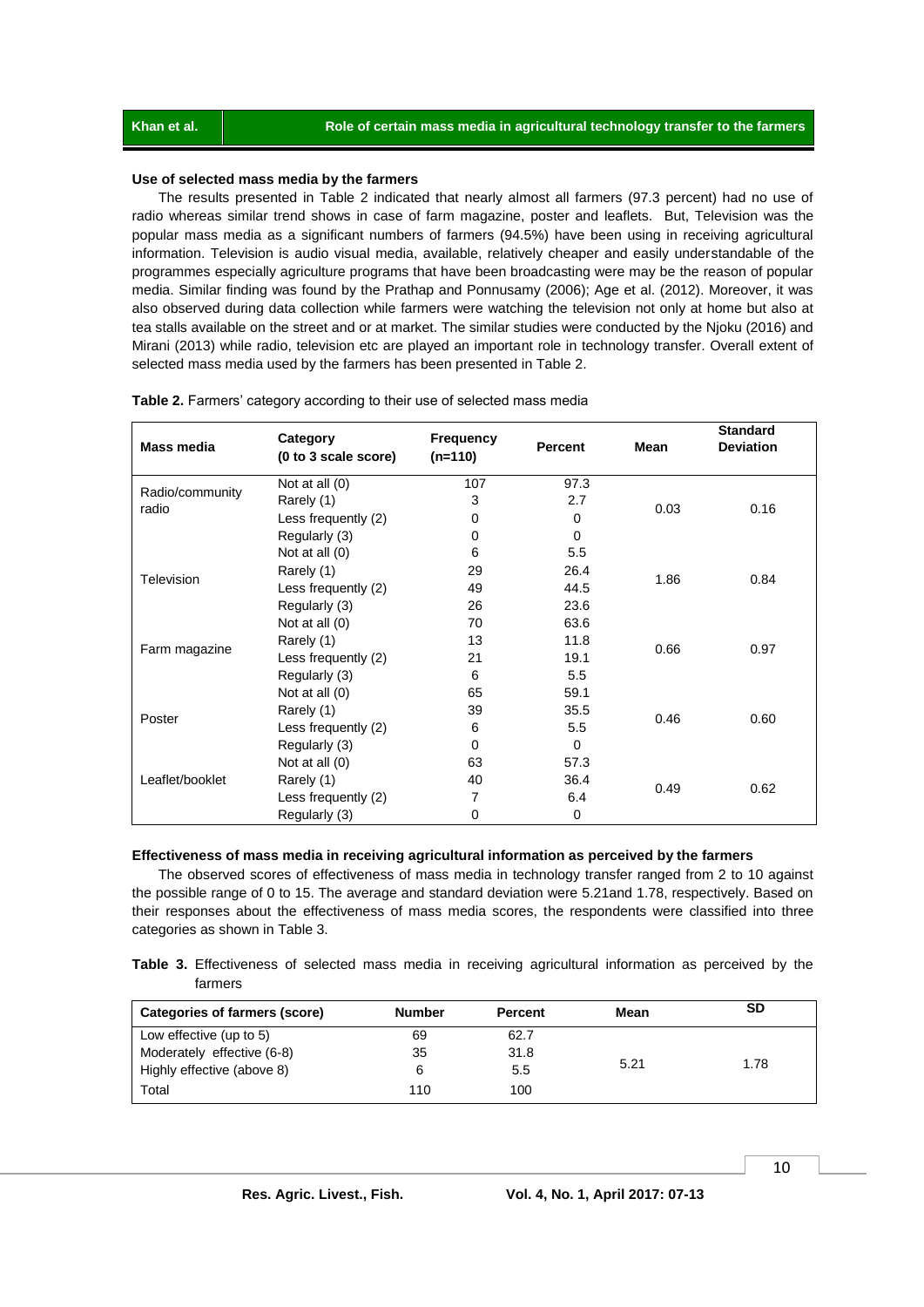Data presented in Table 3 revealed that a significant numbers (62.7 per cent) of the farmers perceived mass media as low effective and 31.8 per cent of them perceived mass media as moderately effective. While only 5.5 per cent farmers were found who opined that mass media were highly effective in transferring technical information to them. Farmers with low literacy, low knowledge, low interactions, low communication to extension agent, etc. were may be the responsible factors having low effectiveness of the mass media. Besides, respondents' age may also the another reason having low effective of mass media as most of the respondents' seems to be middle aged while young people generally have the more interest to use the mass media.

# **Relationships of selected characteristics of the farmers and their opinion on effectiveness of mass media**

A total of eight selected characteristics of the farmers were considered for understanding the relationships between those characteristics and their perceived effectiveness of mass media. To test the relationship, Pearson's correlation coefficients were computed as the results have been presented in Table 4.

| <b>Focus variable</b>          | Selected personal socioeconomic<br>characteristics (Table formation?) | <b>Correlation co-efficient</b><br>(r)values |  |
|--------------------------------|-----------------------------------------------------------------------|----------------------------------------------|--|
|                                | Age                                                                   | $-148$                                       |  |
|                                | Education                                                             | $.480**$                                     |  |
| Effectiveness of mass media in | Household size                                                        | .063                                         |  |
|                                | Farm size                                                             | .090                                         |  |
| technology transfer to farmers | Annual family income                                                  | .143                                         |  |
|                                | Organizational participation                                          | .134                                         |  |
|                                | Extension contact                                                     | $.311***$                                    |  |
|                                | Use of media                                                          | .587**                                       |  |

|  |  | <b>Table 4.</b> Correlation between farmers' characteristics and effectiveness of mass media |  |  |
|--|--|----------------------------------------------------------------------------------------------|--|--|
|  |  |                                                                                              |  |  |

\*\* Significant at 1% level

Out of eight characteristics farmers' Education, extension contact and use of media had significant and positive relationship with their perceived effectiveness of mass media. On the other hand, age, household size, farm size, annual family income and organizational participation of the farmers did not show any significant relationship with their perceived effectiveness of mass media. A linear multiple regression analysis was done with the explanatory variables and effectiveness of selected mass media which is explained in the following section.

# **Contribution of explanatory variables to farmers' perceived effectiveness of mass media**

A linear multiple regression analysis was computed in order to determine the contribution of explanatory variables to their perceived effectiveness of mass media. A general full regression model analysis was run with all explanatory variables. The findings of the regression analysis are presented in Table 5.

The regression analysis indicates that 39.3% of the total variation of the focus variable (farmers' perceived effectiveness of mass media) explained by two variables, namely education and use of media, while the remaining 60.7% remain unexplained. This indicating that education and use of mass media were the vital factors that affecting the effectiveness of mass media in technology transfer to farmers. The model also indicates that education was positively and significantly correlated to farmers' perceived effectiveness of mass media at 5% level. This means that the farmers' having higher education had more likelihood to understand effectiveness of mass media in technology transfer as compared to those farmers having less education. This is because of the fact that education influences the farmers to understand well about the importance and utility of mass media. Use of media and effectiveness of mass media were showed positive and significant relationship at 1% level. The probability of perceived effectiveness of mass media is higher for those farmers who are the higher users of mass media. Uddin (2007); Rehman et al. (2011); Sheybani and Soleimanpour (2015) found the similar result in their respective studies.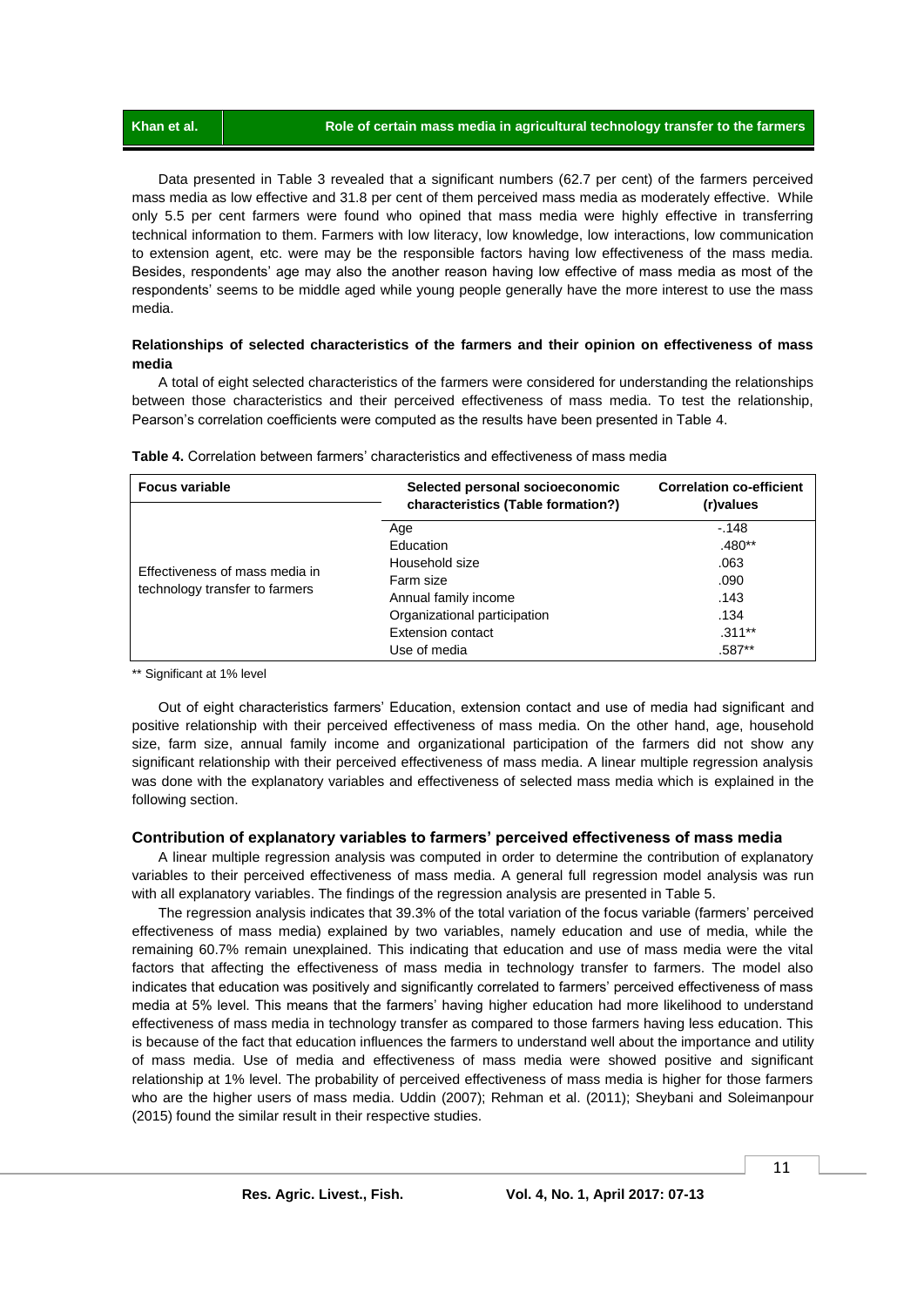**Khan et al. Role of certain mass media in agricultural technology transfer to the farmers**

| Table 5. Regression coefficient of farmers' opinion on effectiveness of mass media with their selected |  |  |  |
|--------------------------------------------------------------------------------------------------------|--|--|--|
| characteristics                                                                                        |  |  |  |

| <b>Explanatory variable</b>                             | <b>Unstandardized</b><br><b>Coefficients</b> |                   | <b>Standardized</b><br><b>Coefficients</b> |          | Sig. |  |
|---------------------------------------------------------|----------------------------------------------|-------------------|--------------------------------------------|----------|------|--|
|                                                         | в                                            | <b>Std. Error</b> |                                            |          |      |  |
| (Constant)                                              | 3.708                                        | .720              |                                            | 5.150    | .000 |  |
| Age                                                     | $-.010$                                      | .012              | $-065$                                     | $-.787$  | .433 |  |
| Education                                               | .077                                         | .040              | .199                                       | 1.952    | .050 |  |
| Household size                                          | .104                                         | .079              | .111                                       | 1.329    | .187 |  |
| Farm size                                               | $-115$                                       | .214              | $-.050$                                    | $-.540$  | .591 |  |
| Annual family income                                    | $-.001$                                      | .002              | $-.028$                                    | $-.291$  | .772 |  |
| Organizational participation                            | $-.024$                                      | .018              | $-117$                                     | $-1.313$ | .192 |  |
| Extension contact                                       | .008                                         | .043              | .019                                       | .190     | .850 |  |
| Use of media                                            | .376                                         | .092              | .510                                       | 4.105    | .000 |  |
| $n = 110$ , $R^2 = .393$ , $R = .627$ F-value = 8.190** |                                              |                   |                                            |          |      |  |

\*\* Significant at 1% level

# **CONCLUSION AND RECOMMENDATIONS**

Majority of the farmers considered the mass media as low effective to technology transfer. Thus, necessary interventions such as campaign on mass media, awareness building, incentives for mass media user, training etc. should take initiatives by the government as well as non-government agencies to increases the effectiveness of the mass media. Television was the popular mass media as perceived by the farmers among other selected mass media. Therefore, most of the cases, information related to technology transfer to farmers should be communicated using this media. Education, extension contact and use of media had significant relationships with farmers' responses on effectiveness of mass media. Among the significant variables education and use of media were identified as the influential factors to the effectiveness of mass media as perceived by the farmers and confirmed by the regression model. Therefore, policy makers should consider these variables while taking the policy to make the mass media effective in agricultural development arena.

# **REFERENCES**

- 1. Age A, C Obinne and T Demenon, 2012. Communication for sustainable rural and agricultural development in Benue State, Nigeria. Sustainable Agriculture Research, 1: 118-129
- 2. Amin M, Sugiyanto, K Sukesi and Ismadi 2013. The effectiveness of cyber-extension-based information technology to support agricultural activities in *Kabupaten* Donggala, Central Sulawesi Province, Indonesia. International Journal of Asian Social science, 3: 882-889
- 3. Ani A, UC Undiandeye and DA Anogie, 1997. The Role of Mass Media in Agricultural Information in Nigeria. Educational Forum, 3: 80-85.
- 4. Asaduzzaman M, 2011. E-governance initiatives in Bangladesh: Some observations". Nepalese Journal of Public Policy and Governance, 29: 42-54.
- 5. Asif MAS, 2016. Use of mobile phone by the farmers in receiving information on vegetables cultivation, Unpublished MS Thesis, Department of Agricultural Extension Education, Bangladesh Agricultural University, Mymensingh-2202.
- 6. Chapman R and T Slaymaker 2002. ICTs and rural development: Review of the literature, Current interventions and opportunities for action. In: working paper 192, Overseas Development Institute, London.